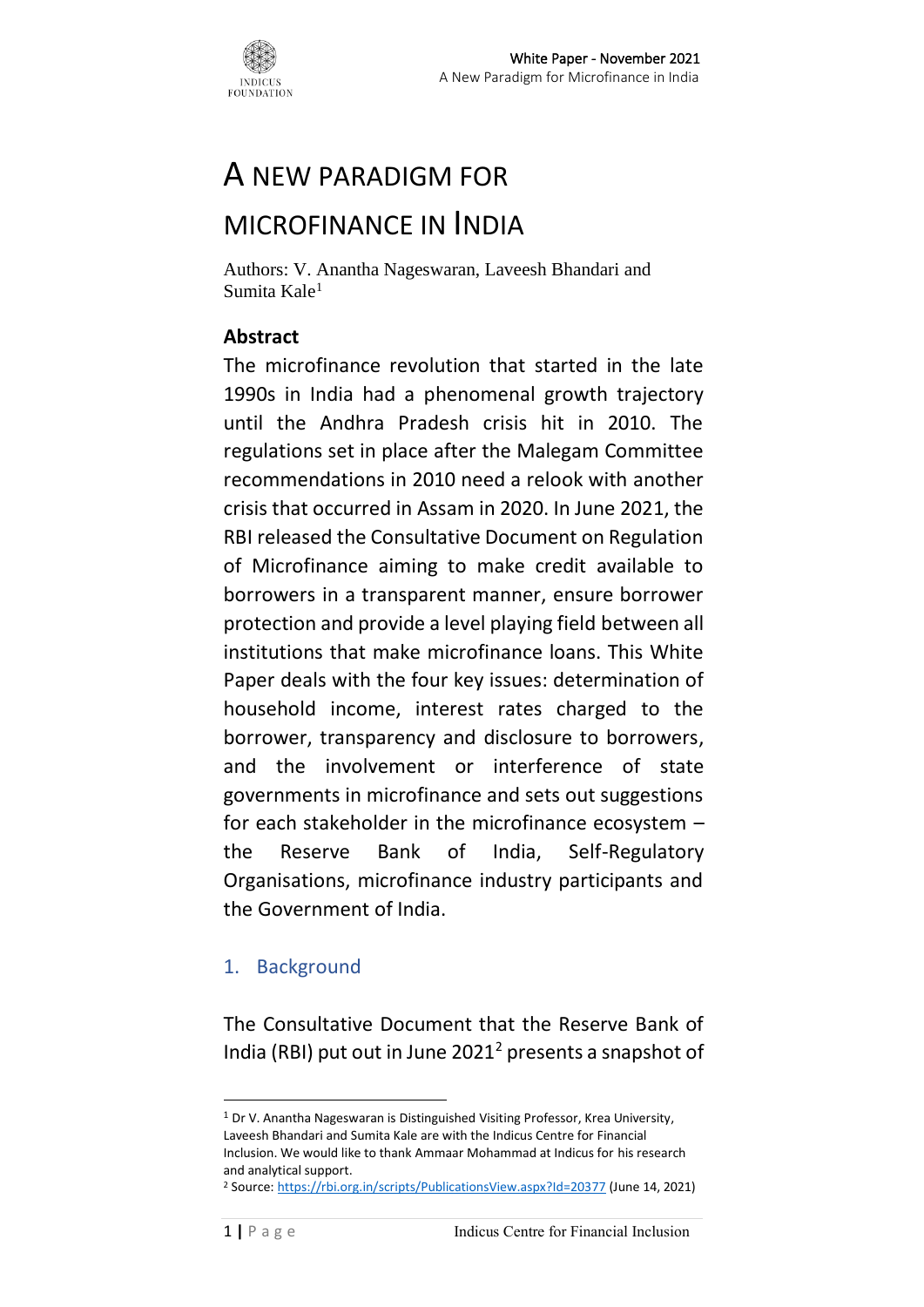

the state of the microfinance sector in India. Microfinance loans are made in 628 districts across 37 states and union territories. The total outstanding is Rs. 2.28 lakh crores. The total number of loans outstanding is around 10.3 crores. The industry-level delinquency rate is 1.02%. These were the figures as of September 2020. On top of this, the 'Business Standard' newspaper notes that nearly 99% of the loans go to women and the mix of loans between rural and urban India is  $76:24.^3$  This is an impressive achievement. Clearly, the cause of financial inclusion has been served by the growth of microfinance.

Microfinance in India has had an alternating history of boom and bust. It was a boom time in the new millennium. Along with the Indian economy, the microfinance sector boomed. There were concerns about excessive lending that was taking place. Given the lack of credit information on the borrowers, multiple loans were not uncommon. Matters came to a head in Andhra Pradesh. In 2010, the sector faced its first crisis.

The Andhra Pradesh government then passed legislation writing off microfinance loans in the state. Several microfinance institutions (MFI) went down. In its wake, the Reserve Bank of India appointed a committee to suggest measures to regulate the sector. The Malegam Committee came up with elaborate prescriptions for loan amounts to be disbursed to individual borrowers, the ceiling on household income for determining eligible borrowers, elaborate calculations on interest rate margins, etc.

<sup>&</sup>lt;sup>3</sup> See 'Microfinancing lessons from a mandi that govt-run Mudra seems to have lost', Business Standard, 19<sup>th</sup> May 2021 [\(https://www.business](https://www.business-standard.com/article/economy-policy/microfinancing-lessons-from-a-mandi-that-govt-run-mudra-seems-to-have-lost-121051900636_1.html)[standard.com/article/economy-policy/microfinancing-lessons-from-a-mandi-that](https://www.business-standard.com/article/economy-policy/microfinancing-lessons-from-a-mandi-that-govt-run-mudra-seems-to-have-lost-121051900636_1.html)[govt-run-mudra-seems-to-have-lost-121051900636\\_1.html\)](https://www.business-standard.com/article/economy-policy/microfinancing-lessons-from-a-mandi-that-govt-run-mudra-seems-to-have-lost-121051900636_1.html)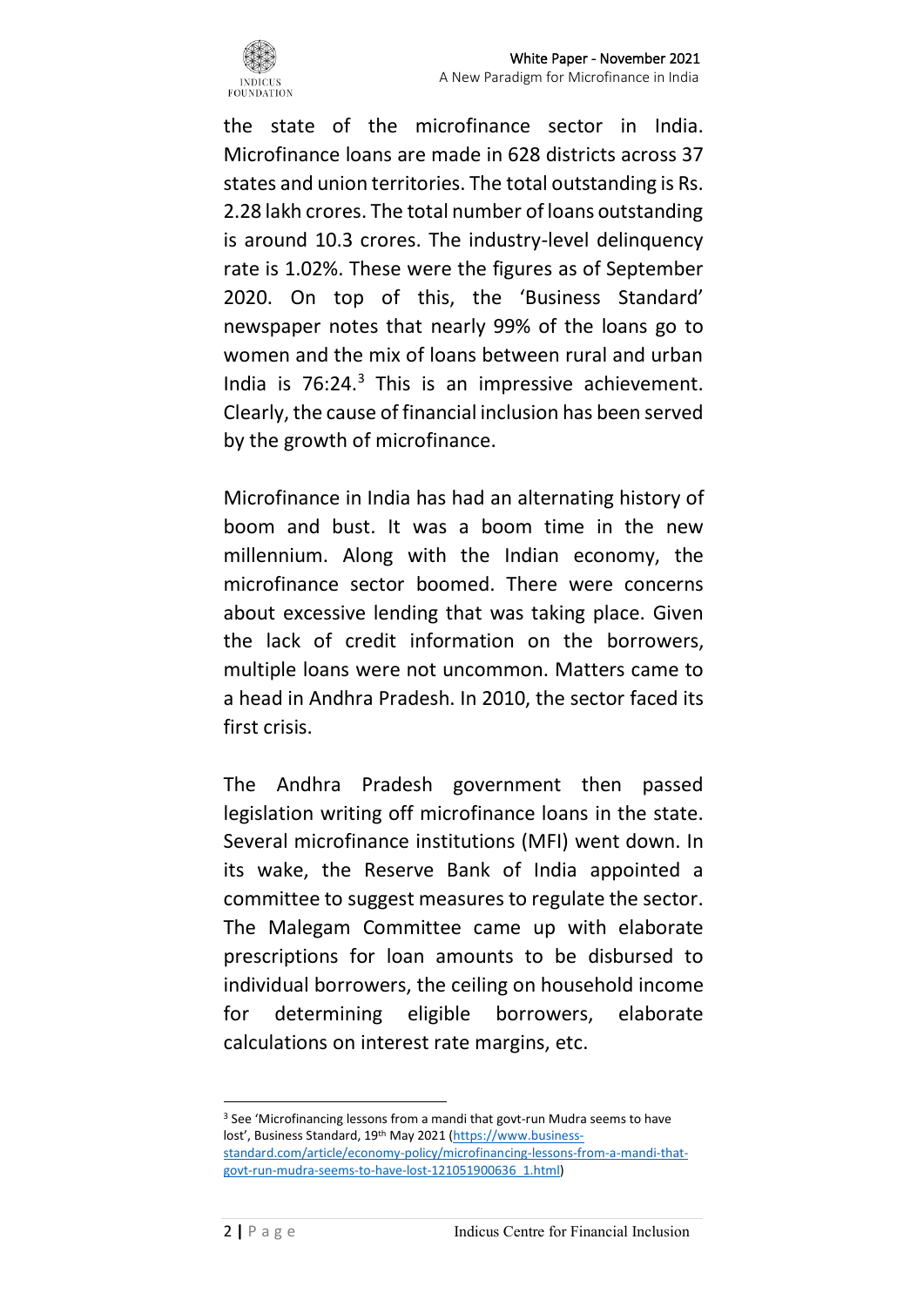

Many of these prescriptive rules applied mostly to Non-Banking Finance Corporation (NBFC)- MFIs. NBFC-MFIs chafed at the uneven playing field between them and Bank-MFIs. For example, the interest rate ceiling prescribed by the central bank were mostly flouted by Bank-MFIs and those ceilings were enforced strictly only for NBFC-MFIs. Given their low cost of funding compared to NBFC-MFIs, it meant that banks had a considerably better margin and profitability on microfinance loans.

Further, the maximum number of NBFC-MFI institutions that can lend to a borrower was restricted to two. There were no such restrictions on Bank-MFIs. Hence, many NBFC-MFIs were pleading with the regulator to level the playing field.

In the meantime, the sector recovered from the shock of the 2010 crisis in Andhra Pradesh. Boom conditions returned. Demonetisation of high denomination notes was another crisis for MFIs. Many reportedly had to write off nearly 10% of their loan books. Then, a few years later, it was time for another crisis. This time in Assam in 2020. Some Bank-MFIs were seen as engaging in excessive lending and creating indebtedness. The Assam government intervened ten years after the Andhra Pradesh government did in a similar situation in 2010. The share of Assam in the overall microfinance loan portfolio was only 5% whereas the share of Andhra Pradesh in microfinance loans was 25%.<sup>4</sup> For several MFIs, their exposure to Andhra Pradesh was more than 50% and the waiver of loans meant that they had to go out of business.

<sup>4</sup> See Tamal Bandyopadhyay: 'Micro loans: Assam is not Andhra Pradesh', *Business Standard*, 10th January 2021 [\(https://www.business-](https://www.business-standard.com/article/opinion/micro-loans-assam-is-not-andhra-pradesh-121011000799_1.html)

[standard.com/article/opinion/micro-loans-assam-is-not-andhra-pradesh-](https://www.business-standard.com/article/opinion/micro-loans-assam-is-not-andhra-pradesh-121011000799_1.html)[121011000799\\_1.html\)](https://www.business-standard.com/article/opinion/micro-loans-assam-is-not-andhra-pradesh-121011000799_1.html)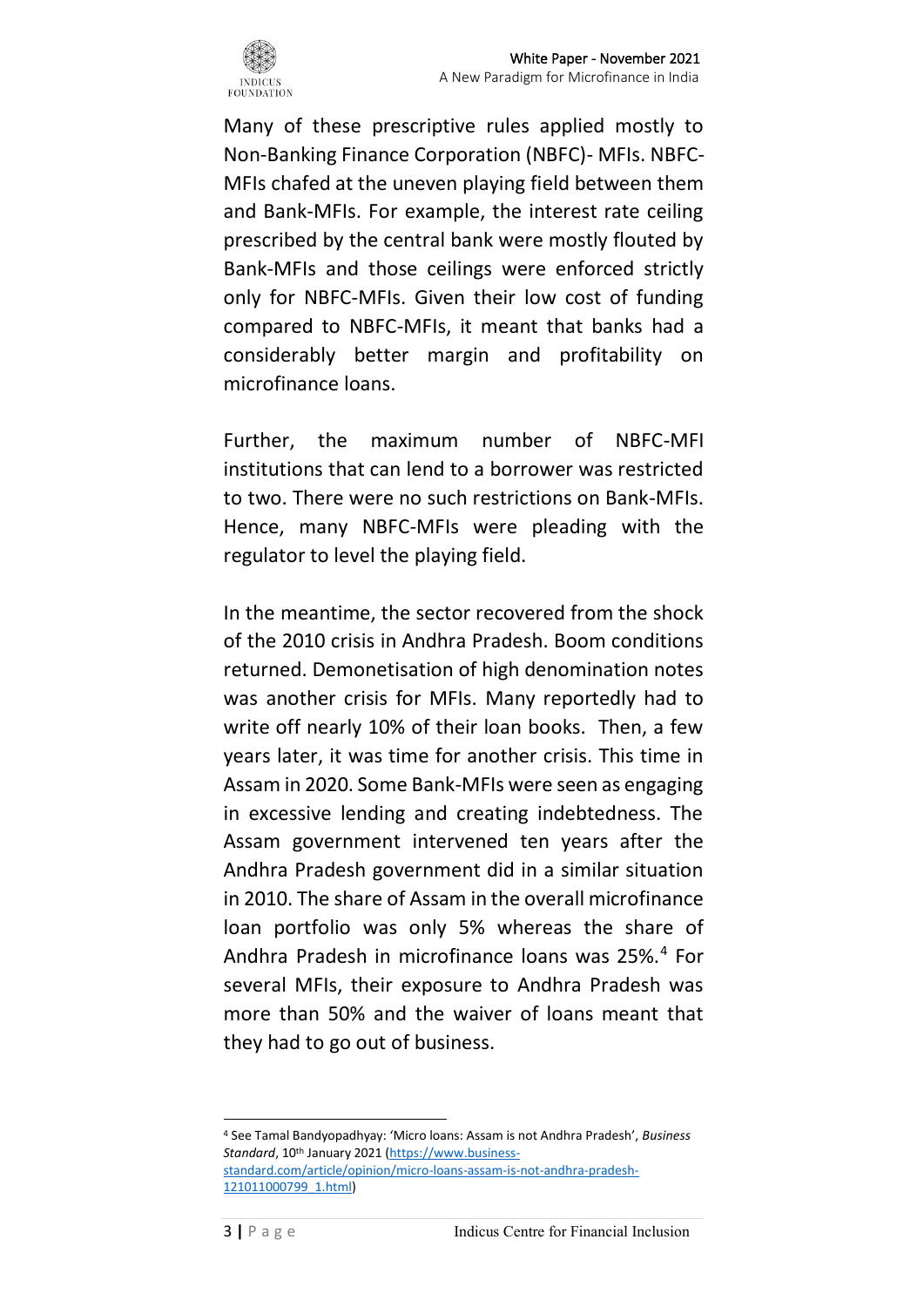

It is in this context that the Reserve Bank of India released a Consultative Document on microfinance regulation. The document is bold in its vision for it aims to sweep away all the microscopic prescriptions on NBFC-MFIs. It proposes a level playing field between all institutions that make microfinance loans.

The proposal removes the restriction on number of lenders per borrower. It does not restrict the number of loans or the lenders that can lend to a borrower. Instead, it seeks to limit the maximum loan amount to 50% of the household income.

There are no interest rate ceilings. The expectation implicit in the removal of interest rate ceilings and prescriptions is that enhanced competition between all microfinance lenders – now that the playing field has been levelled – would bring down the interest rate.

At the same time, the universe of eligible microfinance borrowers has been left untouched. Only those loans that are made to households with an annual income of Rs.1.25 lakhs in rural India and Rs. 2.0 lakhs in urban India would be considered microfinance loans. This absolute amount has remained unchanged for several years.

The key recommendations made in the Consultative Document are as follows:

- A common definition of microfinance loans for all regulated entities
- Capping the outflow on account of repayment of loan obligations of a household to a percentage of the household income.
- A Board approved policy for household income assessment.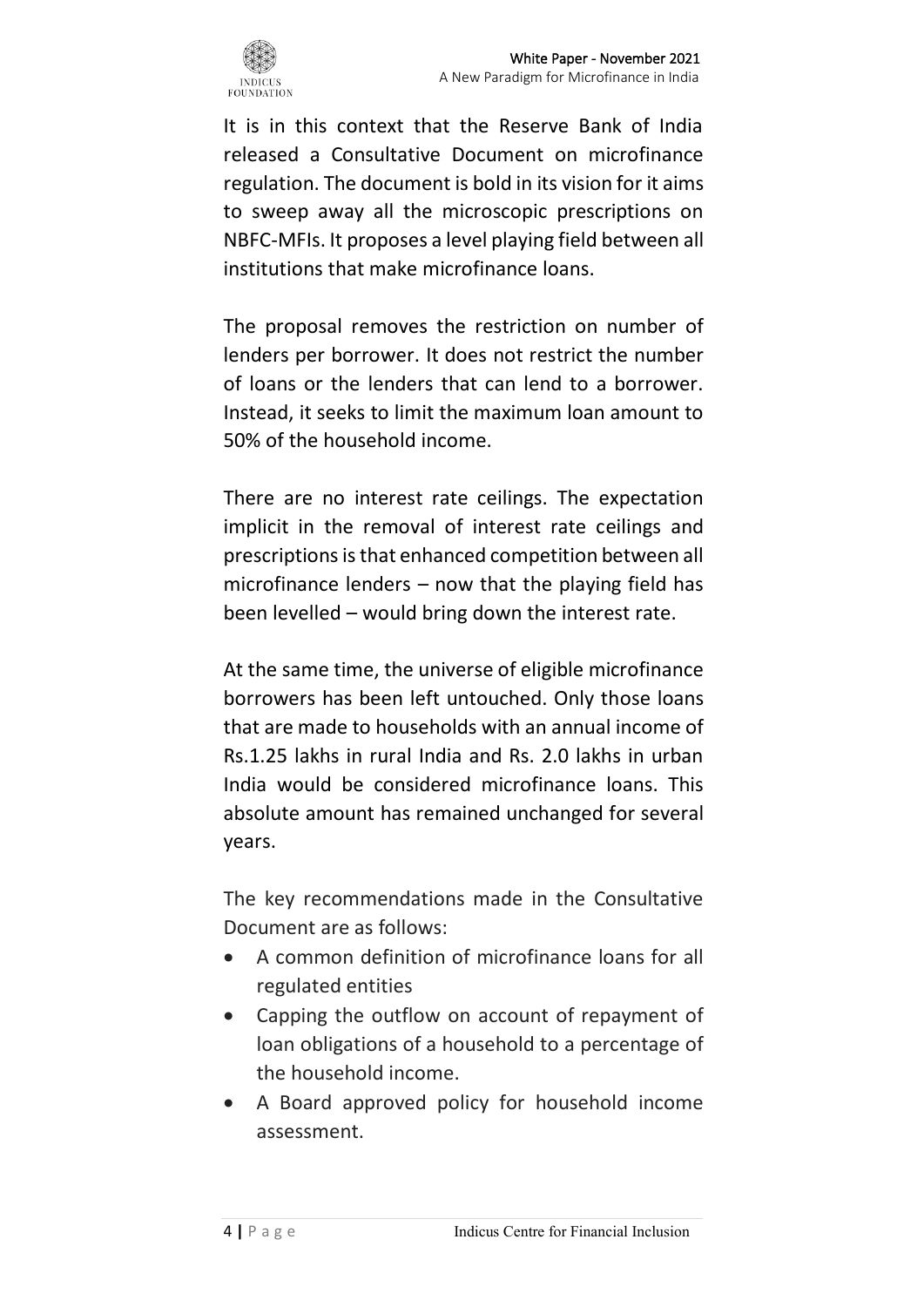

- No pre-payment penalty; no requirement of collateral; and greater flexibility of repayment frequency for all microfinance loans.
- Alignment of pricing guidelines for NBFC-MFIs with guidelines for NBFCs.
- Introduction of a standard simplified fact sheet on pricing of microfinance loans for better transparency.
- Display of minimum, maximum, and average interest rates charged on microfinance loans on the websites of regulated entities.

The question is whether the document  $-$  brave and bold as it is – would usher in a period of sustainable growth of the sector, foster financial inclusion and contribute to the transformation of rural lives. Will the new regulatory framework arrest the knee-jerk reactions from state governments as happened in Andhra Pradesh in 2010 and in Assam in 2020?

These are the questions that this White Paper seeks to address and come up with a set of suggestions for the regulator and industry participants to consider. In what follows, this White Paper deals with the four key issues: determination of household income, interest rates charged to the borrower, transparency and disclosure to borrowers and the involvement or interference of state governments in microfinance. After a discussion of the issues involved in these four areas, the document proceeds to offer some suggestions on each of these four issues and identifies the key players in the sector responsible for implementing those suggestions.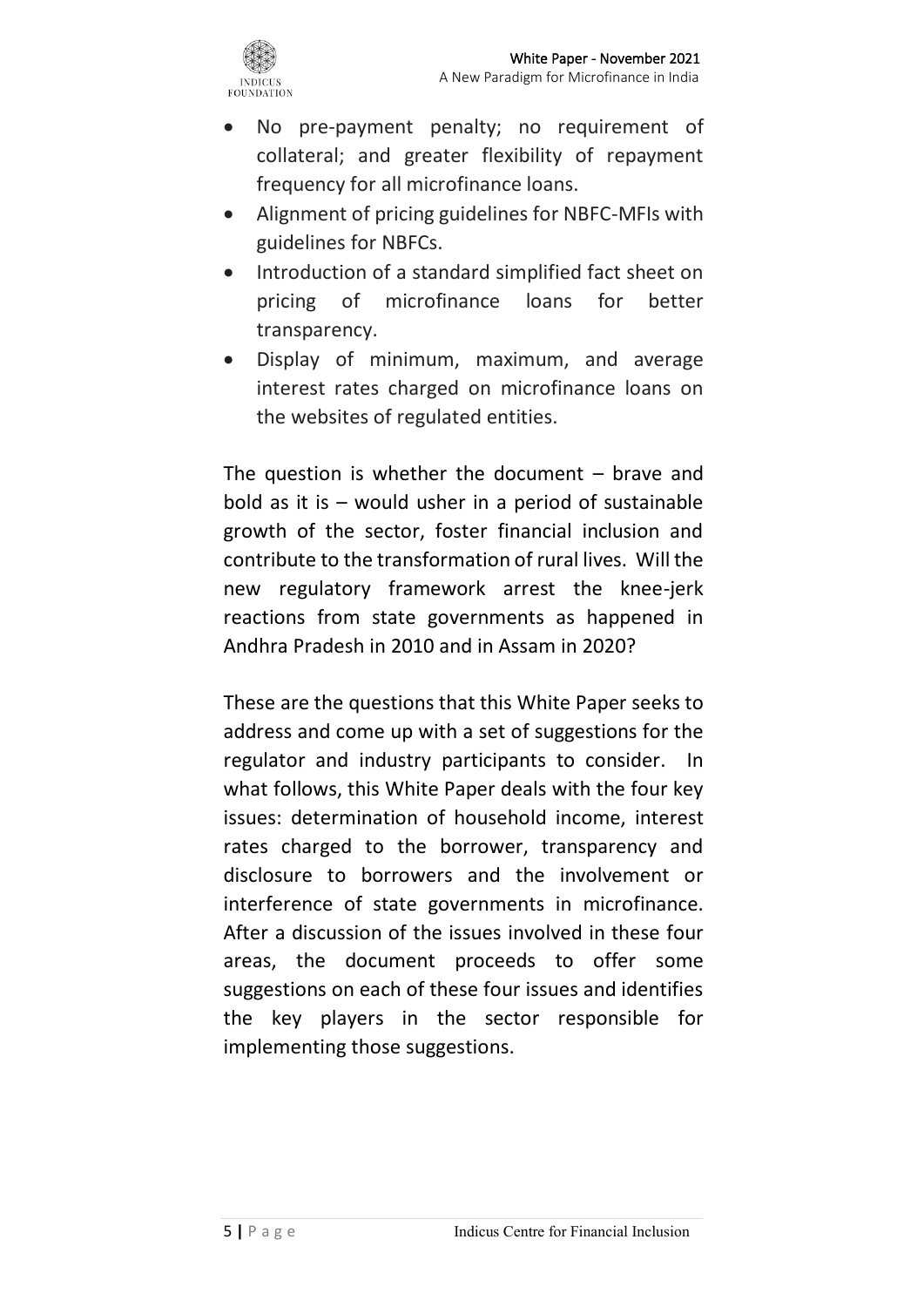

#### 2. The Key Issues

### **Determining eligible households for microfinance loans**

Consider the ceiling on household income. It is not easy to calculate especially for low-income households. Their income flows are irregular and are in cash. Even the definition of a 'household' is problematic as the current standard definition is about having a shared kitchen. The definition is therefore quite amenable to be gamed.

The second issue is that income itself has been defined in absolute amounts – Rs. 1.25 lakhs in rural India and Rs. 2.0 lakhs in urban India. It is not indexed nor is it the same as is adopted in other sectors. For example, the eligibility for affordable homes under the Pradhan Mantri Awas Yojana (PMAY) is set at Rs. 3.0 lakhs per annum for Economically Weaker Sections and between Rs. 3.0 lakh and Rs. 6.0 lakhs for the low-income category. More importantly, the PMAY scheme makes no distinction between rural and urban households. Therefore, one suggestion is to adopt the definition of PMAY and make all households with annual incomes below Rs. 6.0 lakhs eligible for microfinance loans. Alternatively, it could be the case that those households whose annual income (before exemptions and eligible deductions) is below the income-tax threshold could be deemed eligible for microfinance loans.

Suggestions are also made to align the current monetary limits to disposable income rather than gross household income and to make distinctions between different cities. For example, in Mumbai, any income below Rs. 6.0 lakhs per annum might be inadequate to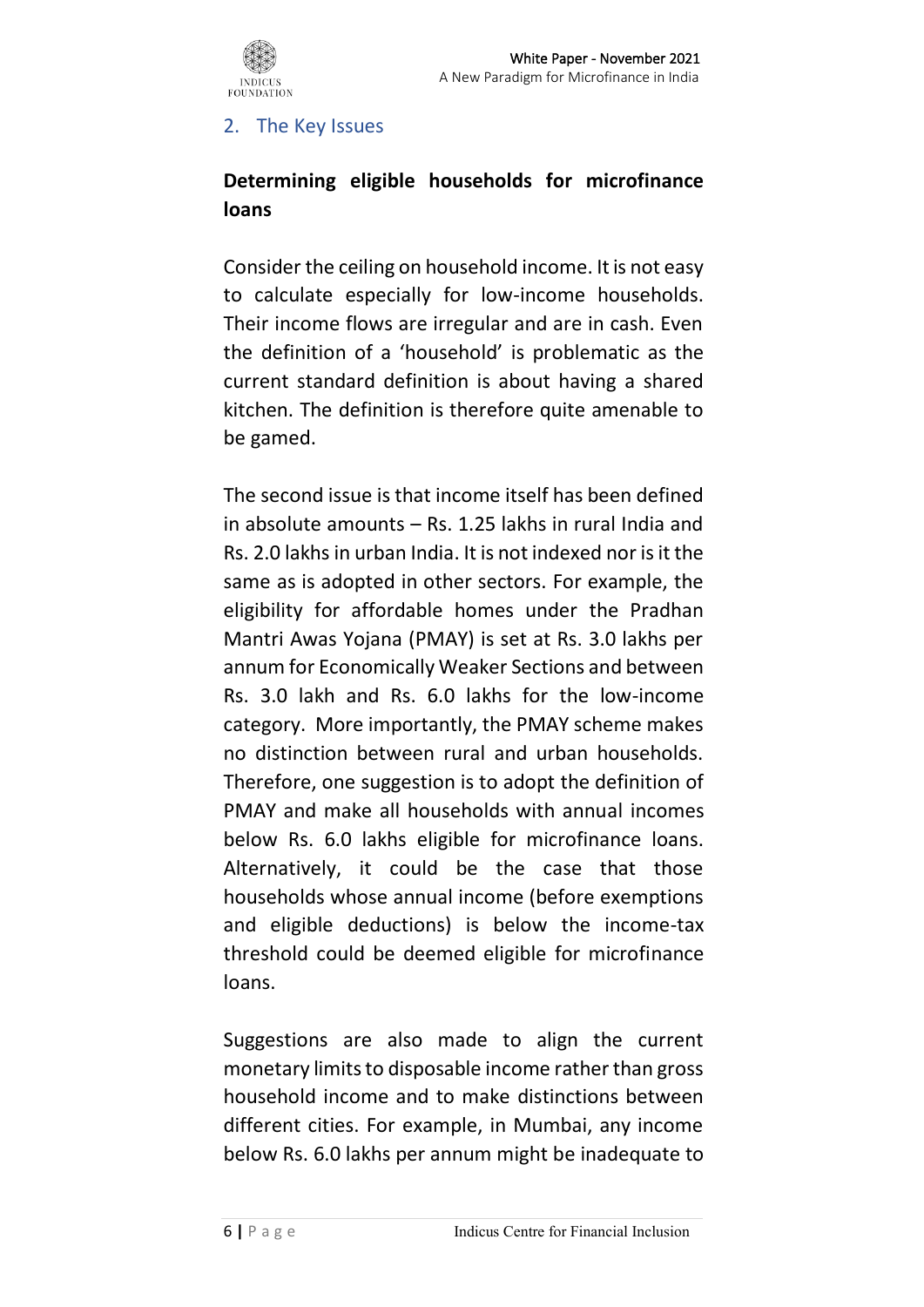make ends meet and to pay for lumpy and unexpected expenditures.

While the spirit behind these suggestions is laudable – expand the set of eligible borrowers so that microfinance loans make a difference to more families – they are likely to make the eligibility criteria more complicated and hence more vulnerable to abuse by both borrowers and lenders.

An unintended consequence of the current low household income threshold is that many households under-report their income to be eligible for microfinance loans and that is also one of the reasons behind the low default rates because the actual borrowers are more financially sound than borrowers with the prescribed norms. Usually, we have only had situations wherein borrowers overstate their incomes/assets to be eligible to borrow. Industry conversations reveal that, in the microfinance structure in India, the opposite happens!

What is the consequence of this? The loan amounts that are offered to these borrowers is inadequate relative to their needs. So, they either borrow from multiple lenders or from unorganised moneylenders who charge usurious rates of interest. Consequently, the underlying objective of financial inclusion – raising the standard of living of the borrowing households. – remains elusive. Indeed, keeping the income thresholds so low leaves many financially excluded.

It is far better to align the policy with reality and make available slightly larger loans. The word 'micro' in 'microfinance' should not be interpreted literally or in absolute amounts but in relation to the size of the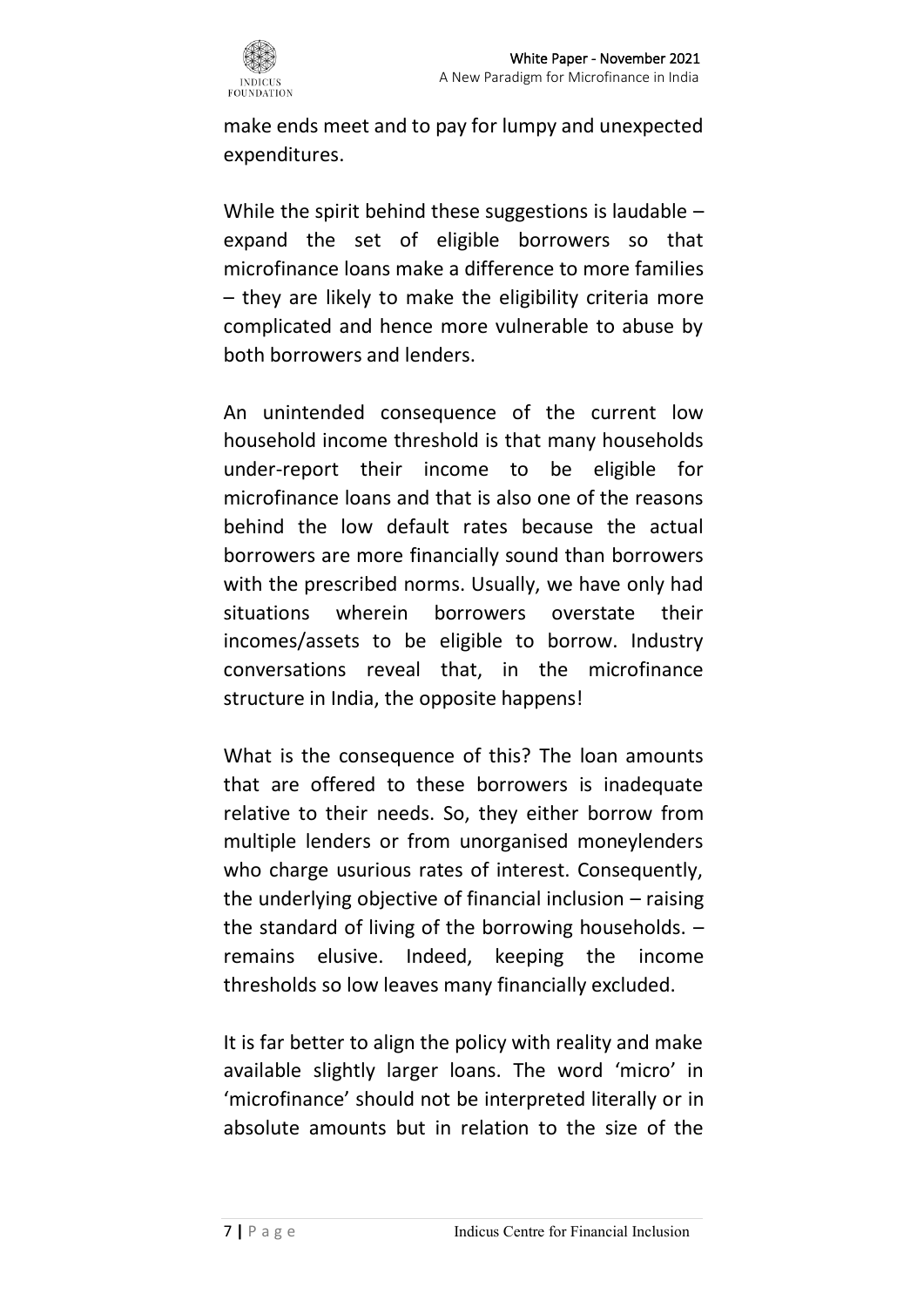

economy, the sizes of the households and their true incomes.

In determining income, it would be consistent to adopt the same approaches that lenders, who provide subsidised loans under PMAY, use to estimate or verify household income to determine the eligible loan amount and the interest subsidy. These approaches would also include, for example, automatic exclusions for specified asset ownership and automatic inclusions for occupations like manual scavengers.

Finally, on this issue, it will be advisable to index the eligible income to the consumer price index or set a timetable for the revision of the criteria every three or five years.

#### **Interest rate de-regulation**

The next issue is one of the interest rates that microfinance lending institutions charge. The Consultative Document proposes freeing up the interest rates. The curb was a sore point with NBFC-MFIs. It is a big step forward for them. But, the allimportant question, from the financial inclusion perspective, is whether it would lead to a lower cost of borrowing for poor and low-income households. Industry participants are hedging their bets. Some think that it might even initially lead to higher interest rates as some lenders test their luck by pushing the boundaries and seeing how far they could go with higher rates. Only over time will interest rates come down, provided more institutions are able to enter the fray and provided the universe of eligible borrowers is expanded based on more realistic ceilings for household income as discussed earlier.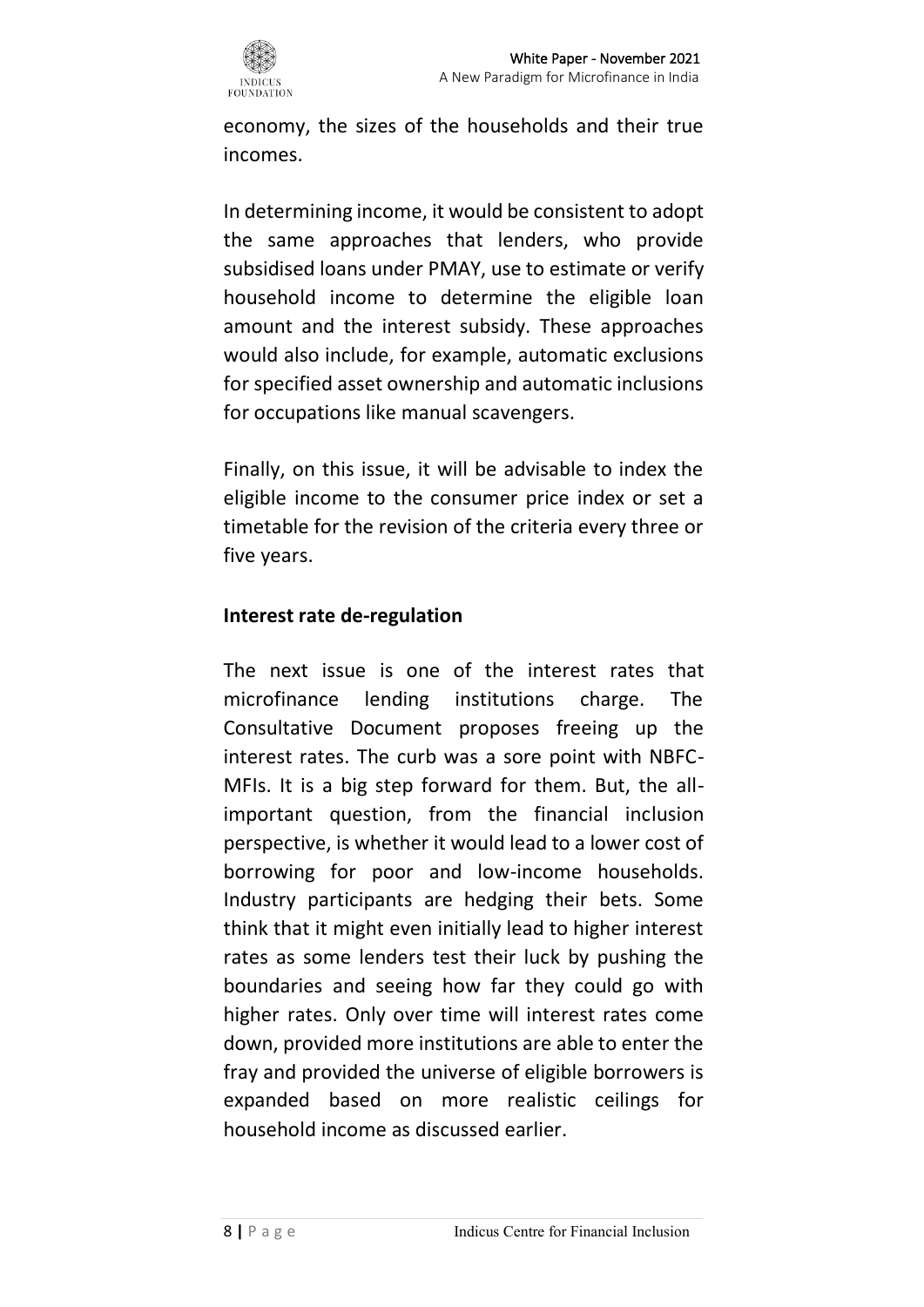

What is interesting and telling is that industry participants do not themselves want a free rein for market participants with respect to interest rates. At the minimum, they want a range of interest rates to be prescribed by the regulator. In other words, the private sector participants are apprehensive that competitive forces would drive down interest rates beyond the ability of the incumbents to survive. Or that such unhindered competition may lead to interest rate volatility with cycles of ups and downs.

Having said this, one should note that demand for short-term funds to meet routine or unexpected expenses is so high that the borrowers are price inelastic. For example, some moneylenders charge street vendors interest rates in excess of 10% per day (Borrow 100 in the morning and return 110 in the evening)<sup>5</sup>. Therefore, complaints about high-interest rates come not from borrowers but from nonstakeholders who tend to compare the rates paid by the borrowers with the rates charged in organised and other formal credit markets for large borrowers. Note that transaction costs tend to be far lower in the organized sector and therefore the two rates are not really comparable.

Moreover, with the entry of new fintech options, better monitoring and oversight, greater operational and competition flexibility need to be given for the microfinance ecosystem to mature. A steady reduction in interventions will only leave more space for entry, and innovation in this space. The question of whether interest rate de-regulation will lead to lower rates in the long run is a matter for the future to settle. But the

<sup>5</sup> The Karnataka Minister for Cooperation quoted in the media (Hindu, September 15, 2018, available at

[https://www.thehindu.com/news/national/karnataka/interest-free-loan](https://www.thehindu.com/news/national/karnataka/interest-free-loan-scheme-for-street-vendors-hawkers-soon/article24950640.ece)[scheme-for-street-vendors-hawkers-soon/article24950640.ece\)](https://www.thehindu.com/news/national/karnataka/interest-free-loan-scheme-for-street-vendors-hawkers-soon/article24950640.ece).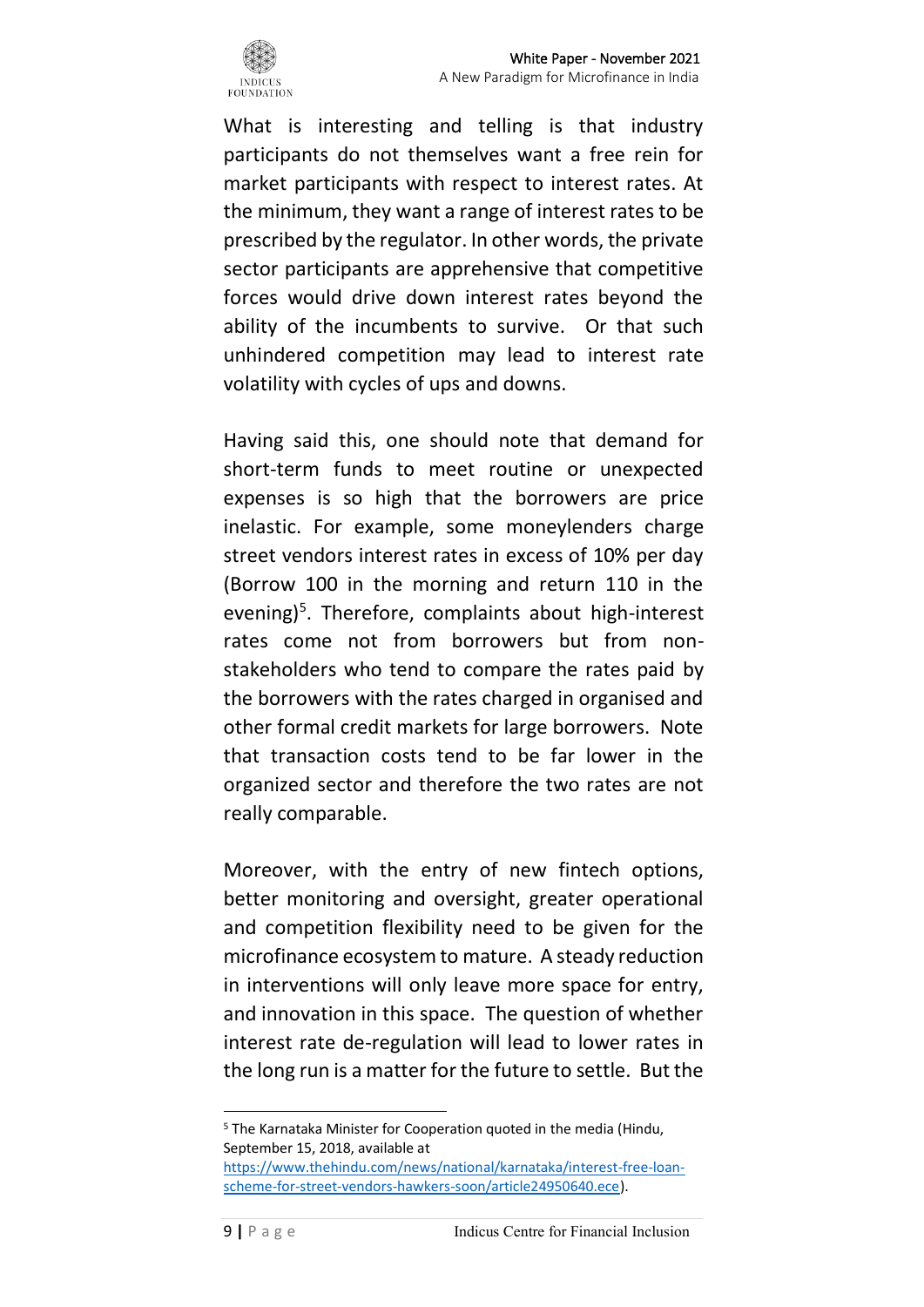opportunity for greater flexibility has to be given. Otherwise, we are stuck in the regulated system where high-interest rates are a given for all times to come.

One way forward is to start with an interest rate corridor with the objective of steadily loosening it until eventually it no longer exists. And this could be done through the good offices of stronger Self-Regulatory Organizations (SRO). SROs have had an important role to play in good governance. They would need to be given more teeth for credibility and also lower the regulatory and oversight burden on the regulator.

At the same time, behavioural change on the part of lending institutions can also be speeded up by mandating the uploading of credit information onto the credit information bureaus with penalties for noncompliance (perhaps through a more empowered SRO – discussed later). It is well-known that interest rates are a function of information asymmetry between both the borrower and the lender. The more information that lenders have about the repayment behaviour, loans taken and trends in their income, as observed and recorded by lending institutions, the overall cost of capital will come down and be differentiated according to the risk profile of the borrowers.

Indeed, in adopting this practice, MFIs may also end up setting an example for large commercial banks to make risk-based lending rather than collateral-based lending. For this to happen, credit information must be regularly updated. Right now, the updating frequency is monthly. All institutions comply with monthly updating. But very few institutions upload information on a weekly frequency, the better it is for overall loan volume growth, price of loans and for credit quality to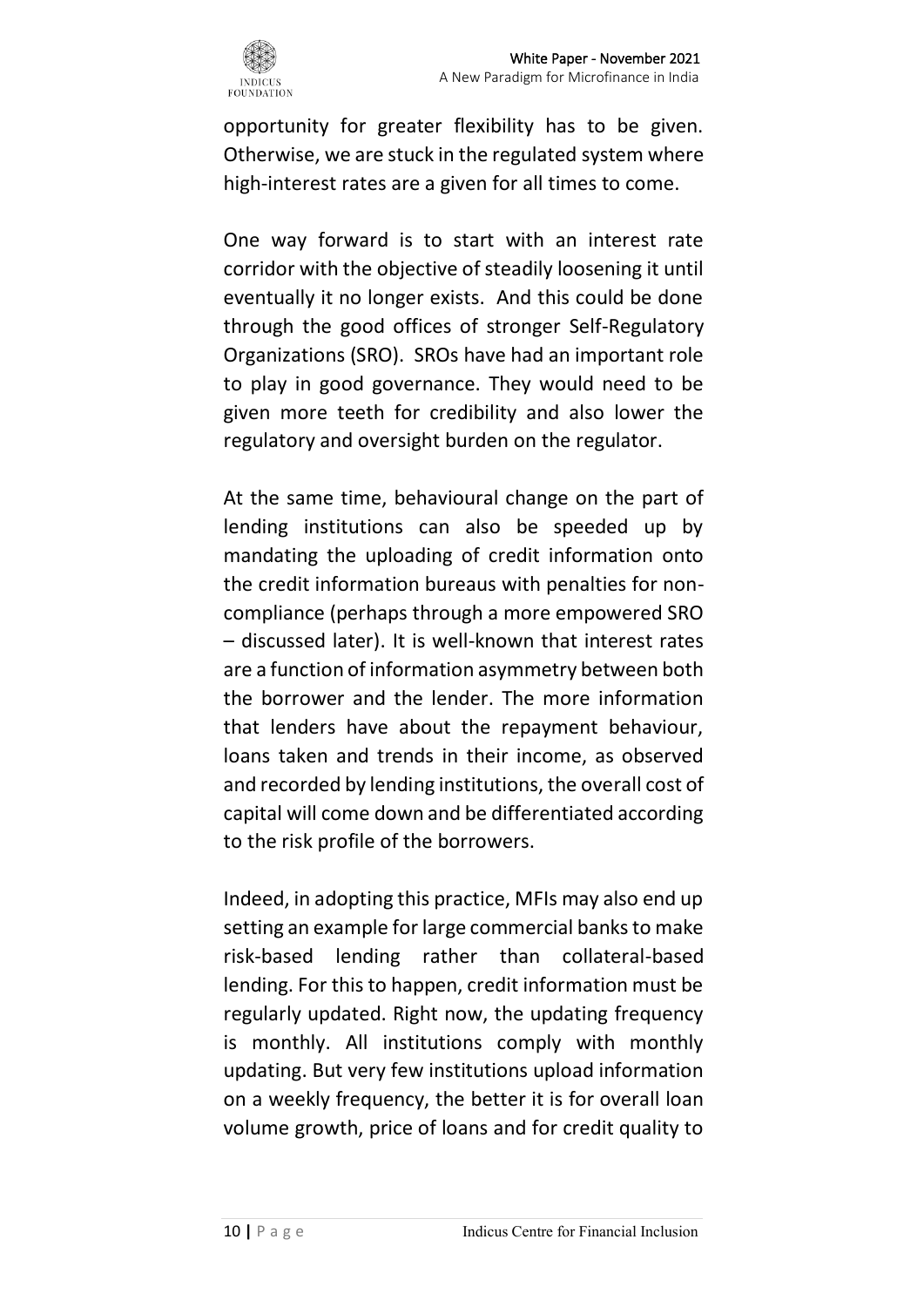

improve. For example, NBFC-P2P intermediaries are required to upload credit information daily.

#### **Transparency and disclosure to borrowers**

The third issue with respect to interest rates is the transparency level of interest rates. The RBI Consultative Document has proposed a Fact Sheet that lenders must provide borrowers. On the face of it, the fact sheet appears simple enough. Borrowers should be able to understand it. However, the information could be made even more simple. Moreover, the Annual Percentage Rate (APR) or the relevant interest rate should be informed in boldfaced letters and the borrower should be in no doubt as to the rate and the amount of interest she pays on the loans. Further, such information must be presented in a language that the borrower understands – not just vernacular, but the common man's vernacular. The last may seem obvious, but to this today an inordinately large part of the financial domain continues to operate and inform in English. This needs to change immediately.

Again, NBFC-P2P intermediaries are required to disclose the APR to the borrowers prominently. It is interesting that the playing field has been levelled between NBFC-MFIs and Bank-MFIs in the Consultative Document issued by the Reserve Bank of India. It is now time to take a broader view of the playing field and require all participants to meet the most exacting standards on disclosure, transparency and credit information upload that are being currently insisted upon from only one set of participants, namely NBFC-P2P.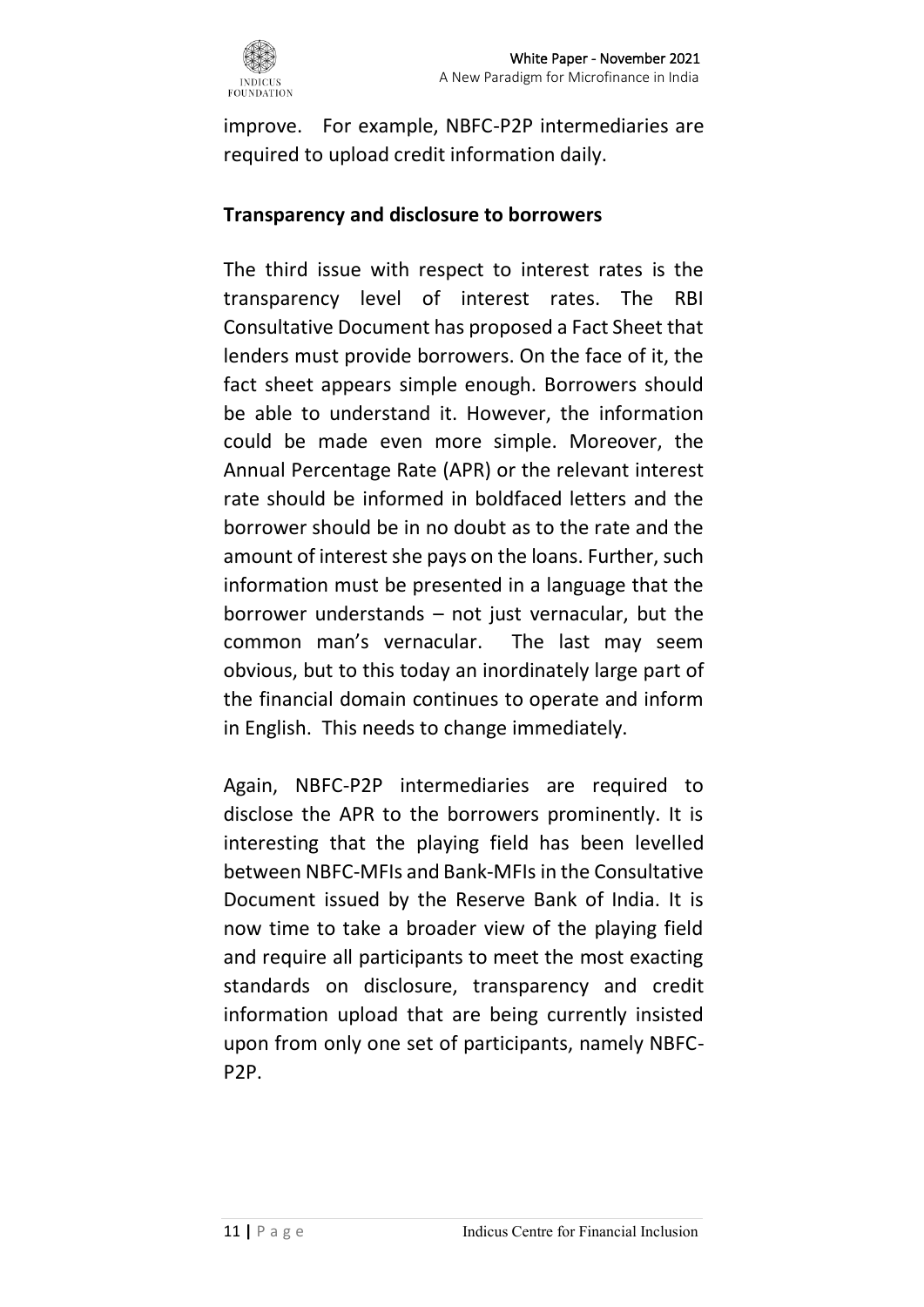

#### **Microfinance and state governments**

The fourth issue is whether the proposed regulatory framework will keep state governments from interfering whenever there are issues and disputes between borrowers and lenders, whether they are microscopic or macroscopic in nature. The prevalent view is that it would not happen and that when it comes to poor and low-income households, political considerations would always come into play.

More importantly, while Finance, including Banking, is on the Central list, moneylending is on the state list. Hence, states have a legitimate say in the affairs of moneylenders. MFIs are moneylenders, whether they are banks or NBFCs. This results in a crosswire of rules and regulations to be followed between the central bank and the state governments. Further, states that come up with regulations apply them to all institutions registered under the Companies Act. But the State Bank of India and other public sector banks do not come under the Companies Act and they will be exempt from the state-level regulations. The playing field between Bank-MFIs and NBFC-MFIs becomes even more unbalanced, consequently. This was the case with the Assam Microfinance Regulation Bill introduced and passed last year.<sup>6</sup>

Of course, the clear demarcation of the responsibility and authority of union and state governments is a broader topic involving larger and more important considerations related to the centre-state division of powers and constitutional checks and balances. A larger conversation is no doubt important as the moneylending function moves away from informal localized operations to large national and even global

<sup>6</sup> See footnote 4 for citation details.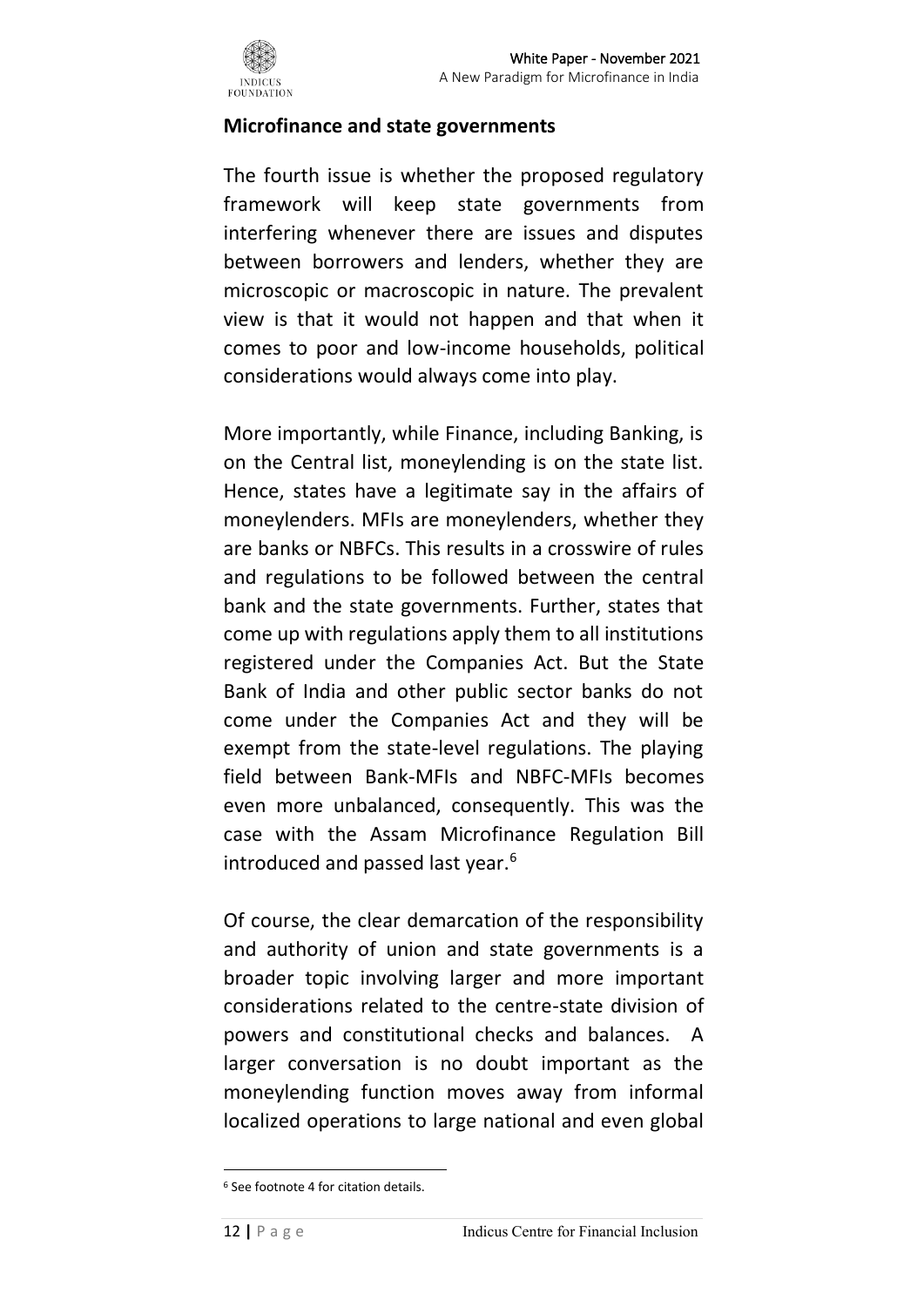entities. The former could have been better addressed by state or even local governments. However, the latter does require a national perspective.

In the interim, within the framework of the current constitution, a stop-gap measure is to have a focused adjudicatory or a mediation entity that mediates in that grey space between RBI and State governments.

Having dealt with the four key issues, we now propose some suggestions for the different stakeholders that arise from the foregoing discussion of the key issues that impinge on the sector's growth and viability.

#### 3. The Way Forward

The intent and sincerity of the Consultative Document towards de-regulation are unquestionable. However, there are still chronic issues plaguing the microfinance industry that need to be sorted out. The regulator and other stakeholders will have to work together to resolve them and ensure that events like the Andhra crisis do not occur in the future, and the microfinance sector functions smoothly and serves its core purpose of providing easy and accessible finance to those in need. There is a need to finetune the responsibilities for the regulator, and by the regulator, for various stakeholder entities involved.

To begin with, as explained in the earlier section, the RBI needs to have a hard look at the household income threshold. The current threshold was set more than a decade ago and also has the most obscure definition of a 'household'. A low threshold has led to a large share of financial exclusion and other unintended consequences such as households underreporting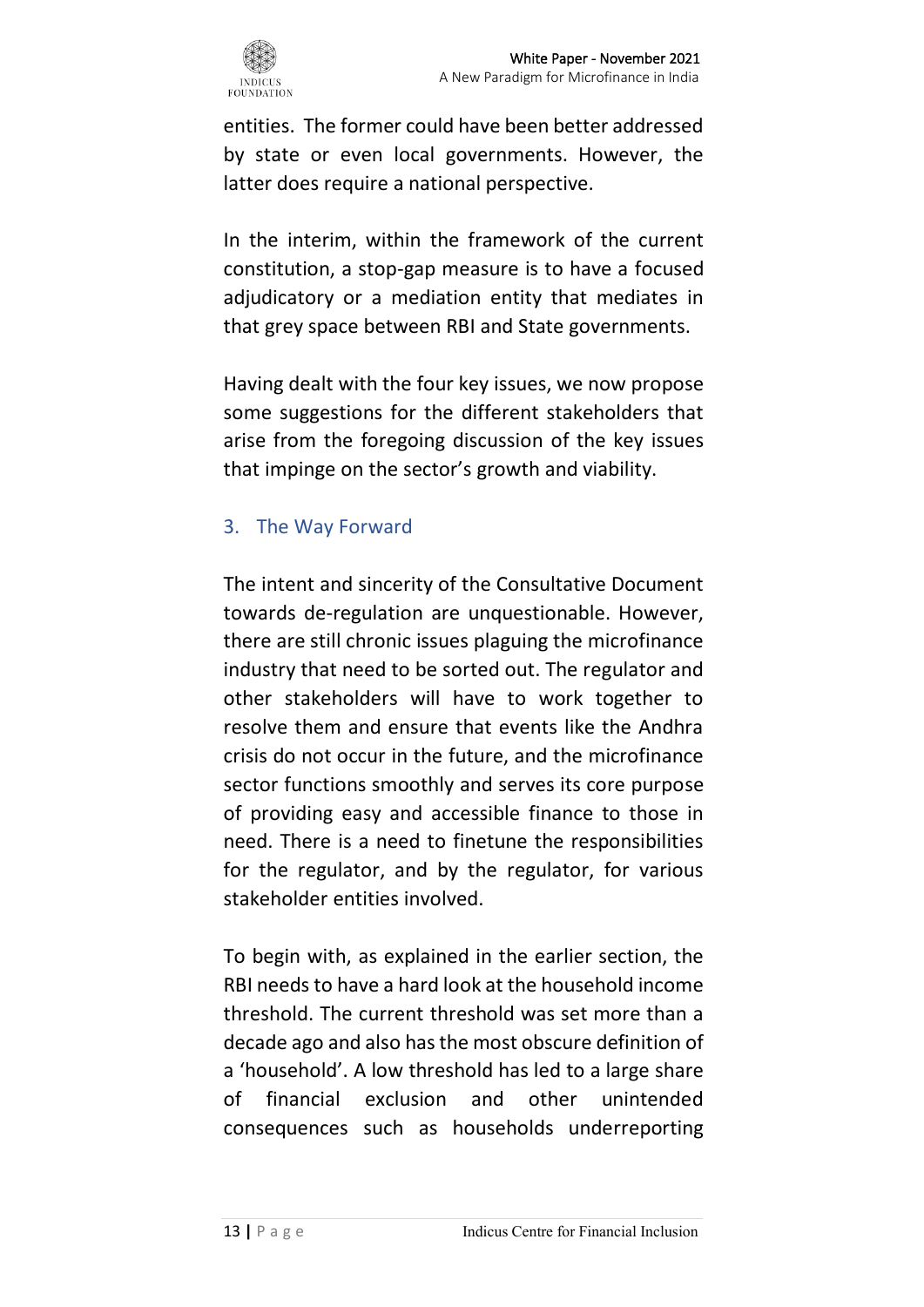

their income to get loans and, in many cases, borrowing from informal moneylenders.

The RBI could set one rule for all, in the sense that all households with annual income below the income tax threshold shall be eligible to avail loans from MFIs. This would lead to a simple and uncomplicated process and promote overall equity in the MFI ecosystem. Further, any realistic household income ceiling fixed by the regulator should be dynamic over time, linked to the Consumer Price Index such that recalibrated automatically without the need for SROs to make multiple representations to the regulator.

The regulator must think of ways of conferring some quasi-regulatory authority to the SROs such as MFIN and Sa-Dhan. The reason for this is straightforward, to have an authority that is easily approachable for all stakeholders involved, including the borrowers, and to provide RBI with the space to focus on the macro issues of the sector. It has recently been reported that the SROs have developed a Code of Conduct way back in 2006. These have been further revised in 2015 and in 2019. Therefore, a mechanism already exists, that is waiting to be further smoothened.

It is also important that MFI representatives be part of the State Level Banking Committees, this will allow for better coordination and monitoring at the district level within the states and allow for response to any evolving situation of localised over-indebtedness. Representatives from state governments can also be made observers to ensure improved free flow of information.

There is more to do to level the playing field. Just as the RBI has now made the attempt to between NBFC-MFIs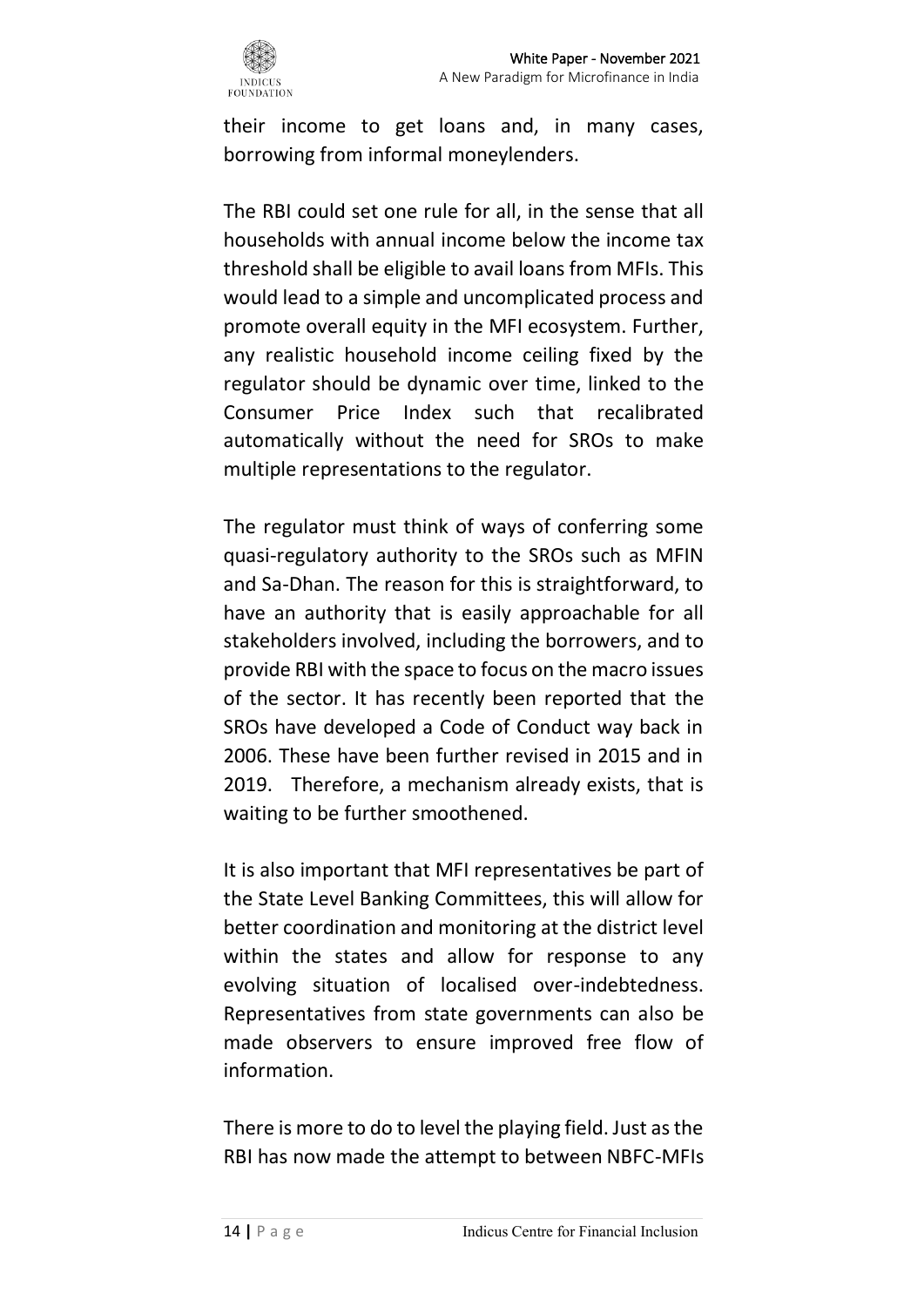

and Bank-MFIs, it should examine the standards and requirements that are currently being demanded of NBFC-P2P and apply them to microfinance lending institutions. There are at least two requirements of NBFC-P2Ps that can be readily imposed on microfinance institutions too as well – both banks and non-banks. One is the prominent disclosure of Annual Percentage Rate (the interest cost borne by the borrower) and the second is the credit information updating requirement.

There is also a critical role that empowered SROs can play with respect to the interest rate corridor. As discussed earlier, even though interest rate deregulation is expected to bring down interest rates over time, it is not likely to happen quickly for many reasons, and a steady movement towards that end could be achieved with the help of SROs who can become instruments of reducing various information asymmetries in the ecosystem. Most importantly all SROs should have a structure with equitable representation from all the stakeholder entities involved in the Microfinance ecosystem, including the customer, which shall help in maintaining an equilibrium between the SRO's authority and its responsibility. The RBI will have to be careful in delegating the level of authority to the SROs so as to prevent misuse of power, and also keep a regular check on the SRO's unbiased behaviour.

Two important informational gaps in the sector are those related to terms of lending activities and borrowers' credit quality must also be bridged. In both these respects – interest rates charged to borrowers and credit information provision - SROs can play an important role. Hence, empowering them with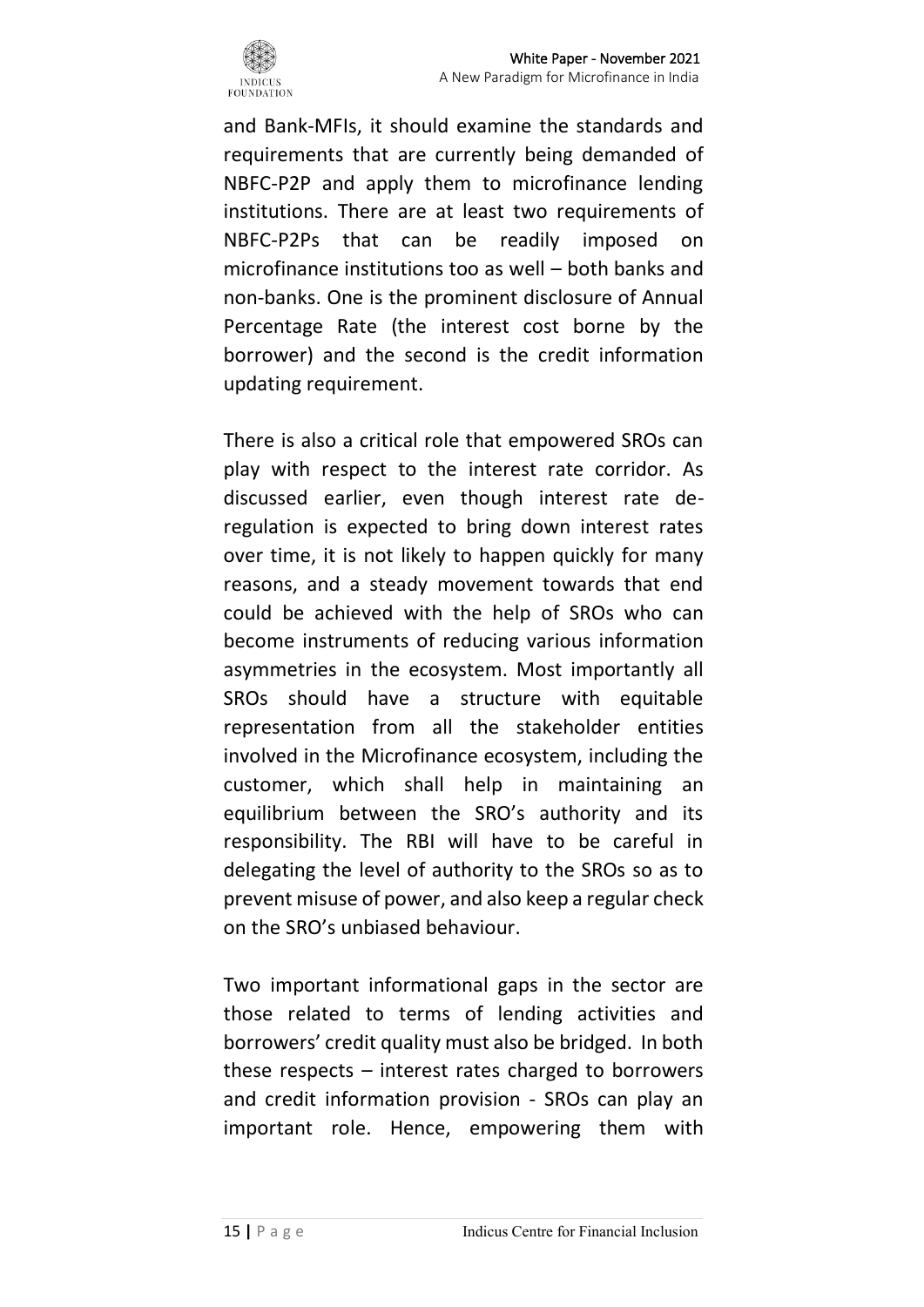

adequate authority would help the regulator ensure the viability and growth of the sector.

The SROs should therefore be mandated to collect and share the interest rate ranges and other terms of lending by various participants on a regular basis. The SROs can also play a key role in ensuring that credit information is uploaded with the Credit Information Bureaus regularly from all industry participants. Right now, lenders do upload credit data monthly but a 30 day gap in information sharing is too high. It needs to move in a staggered manner first to a weekly and later daily basis. This may require all-round IT upgradation among all industry players, and here again, the SRO can play a catalysing role. For more frequent uploading of credit data will, over time, lead to a better assessment of household income, assets, indebtedness and thus allow interest rates to be lowered for good-quality borrowers.

SROs have another useful role with respect to customer grievance redressal. The SROs should coordinate with industry players to evolve a standardised customer grievance redressal system for all entities to follow, which will simplify the process for customers in the space, raise trust in the industry and highlight malpractices if any as they arise. Along with grievance redressal, the SROs should also focus and promote basic financial literacy amongst the MFI customers and push the MFIs to do so. Even if they become marginally successful in spreading financial education, it will have a multiplier effect on the whole ecosystem.

It must however be noted that the ultimate objective is to enable healthy and greater competition between all lenders. SROs therefore cannot be allowed to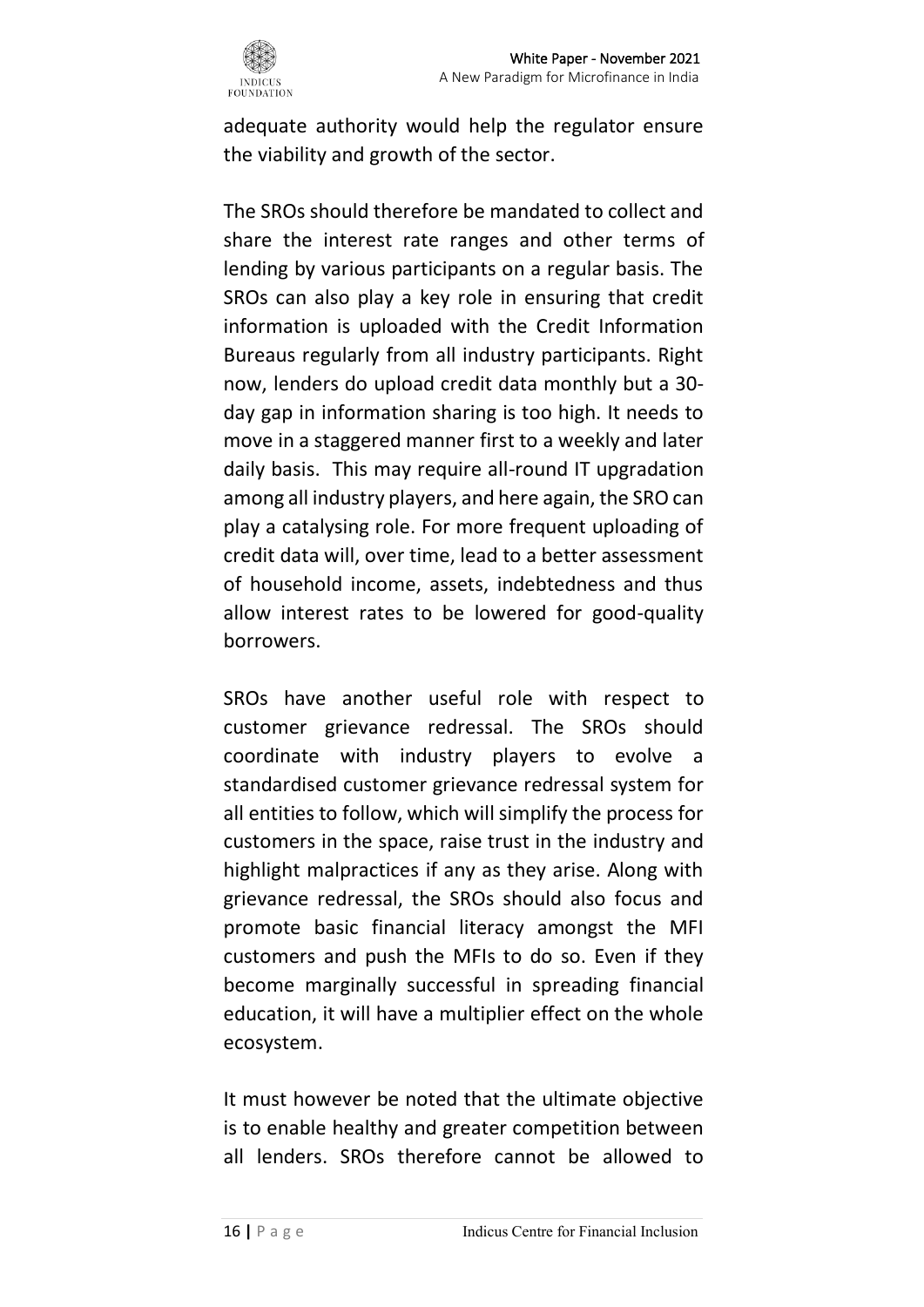

become a means of cartelization and therefore, need to be designed and mandated with very specific tasks and limits on their operations.

Once the RBI Consultative Document becomes policy, the industry will likely have a more level playing field between all types of microfinance lending institutions. A more flexible, less intrusive, and less prescriptive regulatory regime imposes greater challenges on industry participants, but of a different kind. Participants with a short-sighted perspective may end up over-exploiting their freedoms, and if others follow, this could very well lead to a downward spiral, harming all concerned.

Firstly, it is up to the lenders to show that they can operate under a less intrusive and less prescriptive regulatory regime. In other words, their governance must keep evolving and improving such that systemic crises do not arise. When they do, the political and regulatory response is mostly detrimental to their own business growth. Even if they are not altruistic, selfinterest driven behaviour should result in better governance.

Second, they must use technology and artificial intelligence-driven credit scoring and data analysis to enhance their understanding of their borrowers' credit risk. Such enhanced understanding must be used to drive down the cost of borrowing for India's poorer households even as such technology deployment helps keep their margins up.

Third, they must continue to engage in the financial literacy and education of borrowers. It is again in their self-interest. It is not a charitable activity. Overindebtedness results from the combination of the dire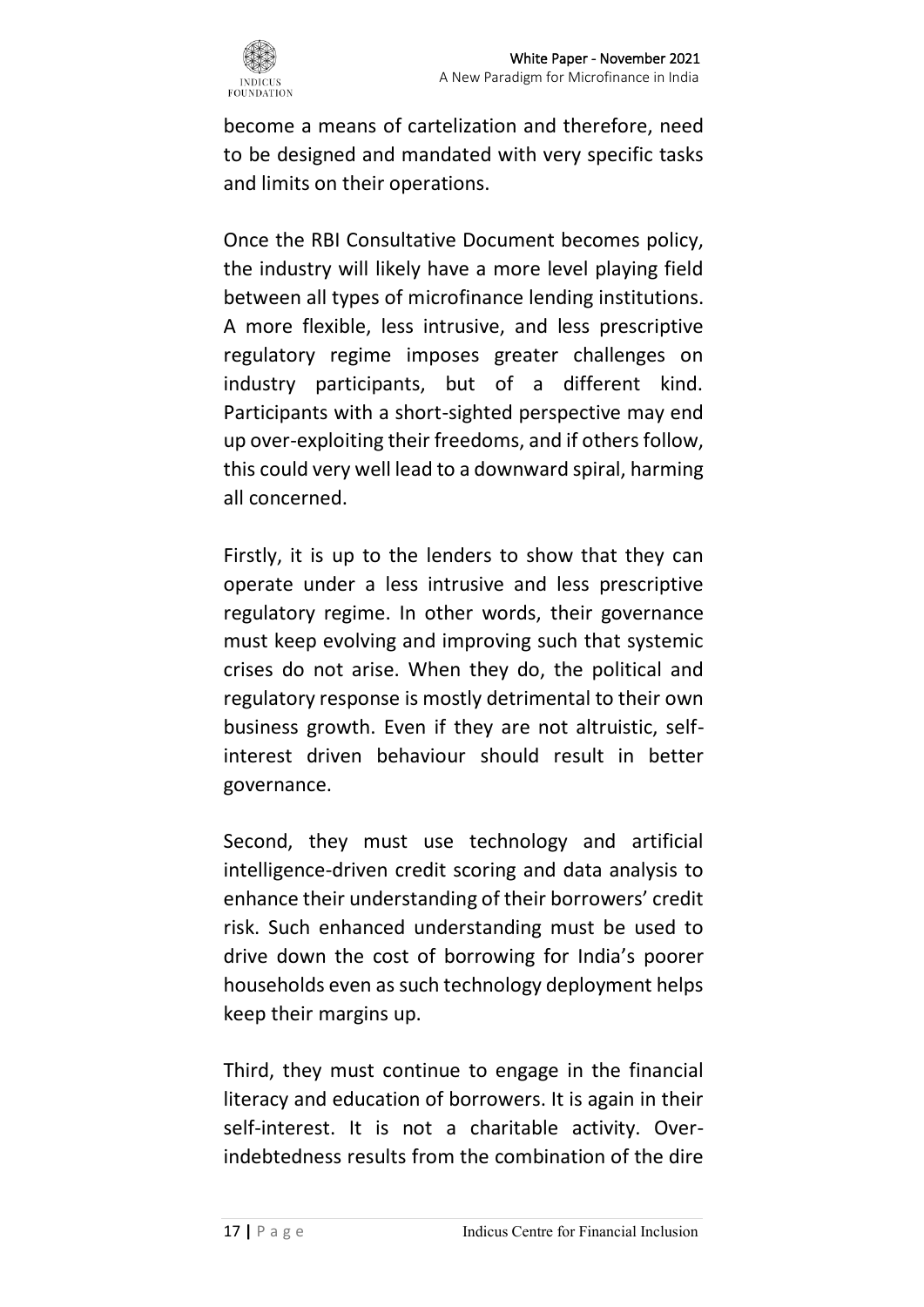

situation that most households with irregular cashflows and income find themselves in and the avarice of lenders. But the consequence of it is regulatory overzealousness which renders microlending an unviable business. Therefore, financial education for borrowers serves the lenders. Importantly, in the long term, it enables lenders to cross-sell other financial products.

Finally, the SRO is one mechanism for the industry to be more cooperative while competing with each other. But there can be other mechanisms as well. Industry leaders need to play a leading role in this area as well.

Then we come to the role and responsibilities of refinancers. The Micro Units Development and Refinancing Agency (MUDRA) was set up as a subsidiary of the Small Industries Development Bank of India (SIDBI) in 2016. Its most recent income statement (for the year ending March 2020) shows that nearly 50% of its income is derived from investing in government debt securities. It should do more to refinance MFIs and report this on a regular basis.

Further, like MFIs, it should also invest in and deploy technology to assess the credit risk of the MFIs and find ways to refinance them according to their credit standards and profile. That would lower the cost of capital for good-quality MFIs and enable them to lend at lower rates. This is possible if a special R&D group on financial technology and analytics with an emphasis on micro-finance is set up within SIDBI.

In fact, If SIDBI can refinance MFIs at interest rates that are based on a risk assessment of MFIs, and if MFIs realise that their refinancing rates would drop if they got their act together on their own risk metrics, then it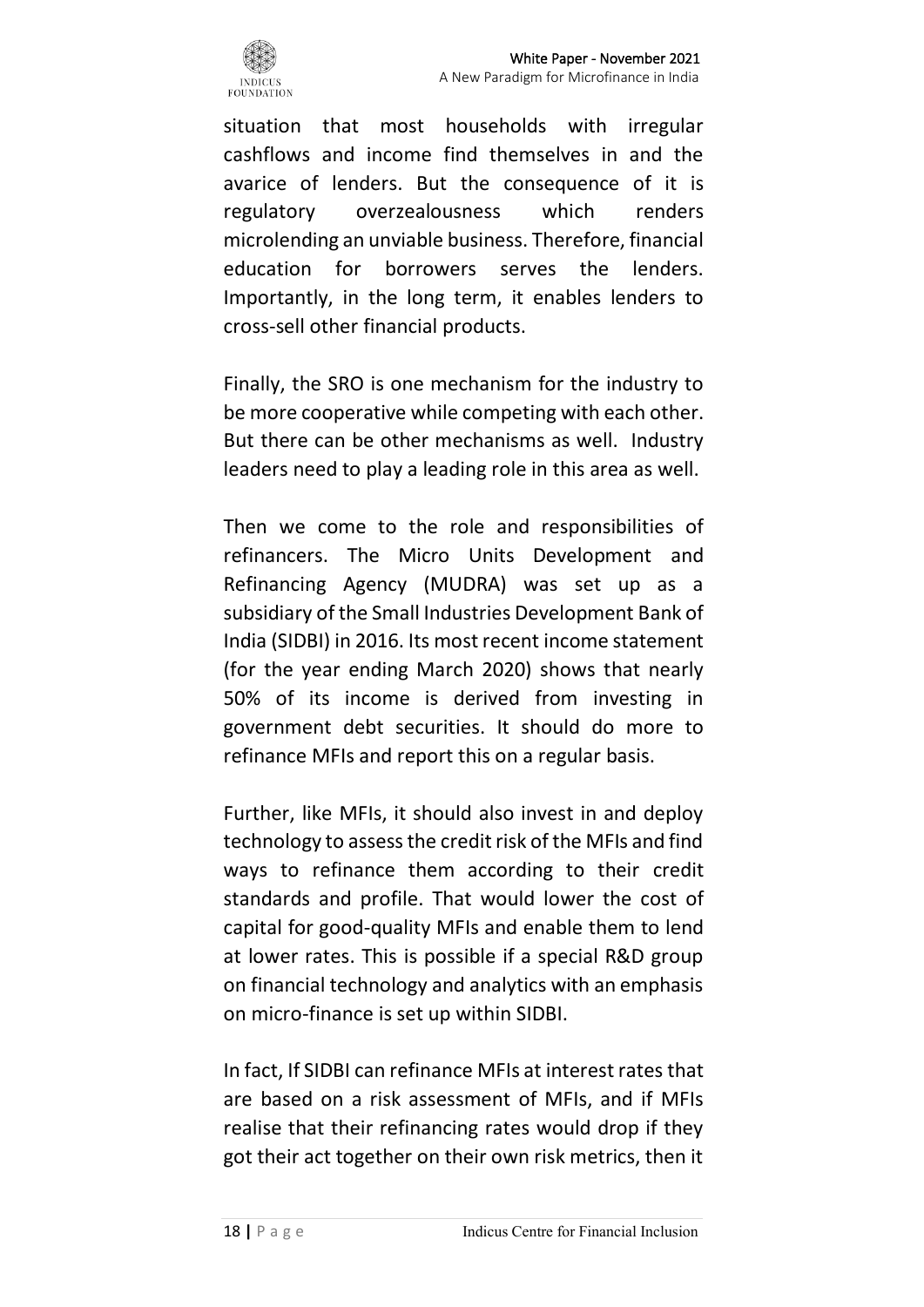

would surely provide an incentive for them to get their act together on risk management practices in lending. This would galvanise MFIs to up their game with respect to their lending practices, risk management and credit assessment practices.

Finally, we turn to the uncertainty created by the division of regulatory responsibilities between the Centre and State governments. Moneylending is a state subject whereas banking and finance is central subject. Since microfinance has become part of the staple of products/solutions offered by banks and nonbanks, it will be useful for the union government to engage with state governments and move microfinance off moneylending. That would reduce the scope for politically motivated intervention to meddle with the regulatory framework. Uncertainty for the financial institutions will also thus be correspondingly lower.

In the interim, the Central Government must introduce a mechanism for mediation between state governments, MFIs, and RBI on specifically these matters.

#### 4. Conclusion

This White Paper has looked at the regulatory framework of India's microfinance sector, in the light of the Consultative Document by the RBI. The questions to address were whether the brave and bold proposals in the document would bring in a period of sustainable growth of the sector, foster financial inclusion and contribute to the transformation of rural lives. Four key issues were taken up in-depth determination of household income, interest rates charged to the borrower, transparency and disclosure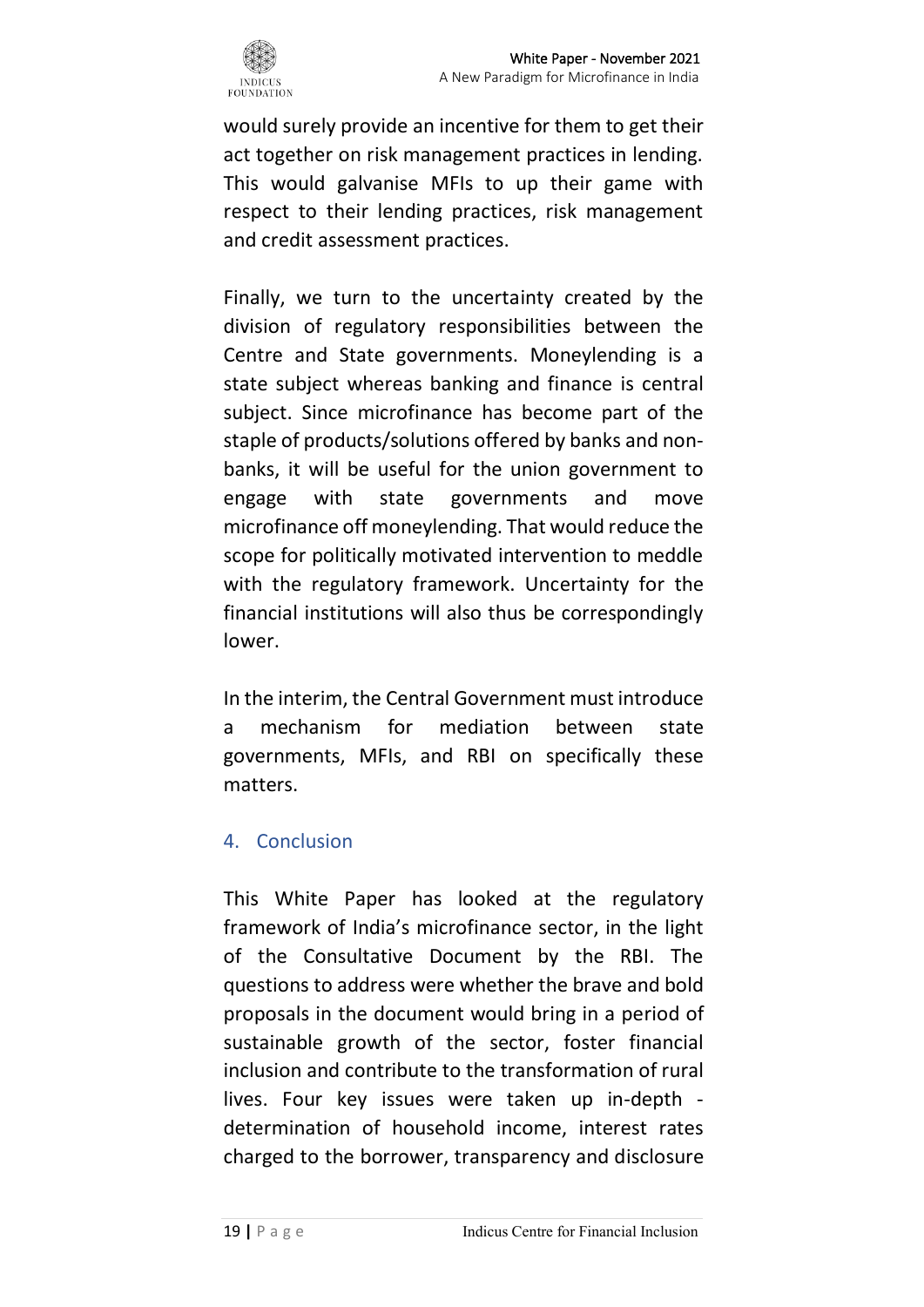

to borrowers and the involvement or interference of state governments in microfinance.

The proposals set out by the RBI were finetuned and small gaps were filled in through recommendations made for each stakeholder in the ecosystem – the RBI, the SRO, Refinancers, industry participants and the Central Government. The onus lies on the industry, just as much as the regulators. To conclude, if the supply side of the microfinance ecosystem can get their act together, the need and demand for informal moneylenders will automatically be hugely diminished. This would be the end-state for meaningful financial inclusion in India.

\*\*\*\*\*\*\*